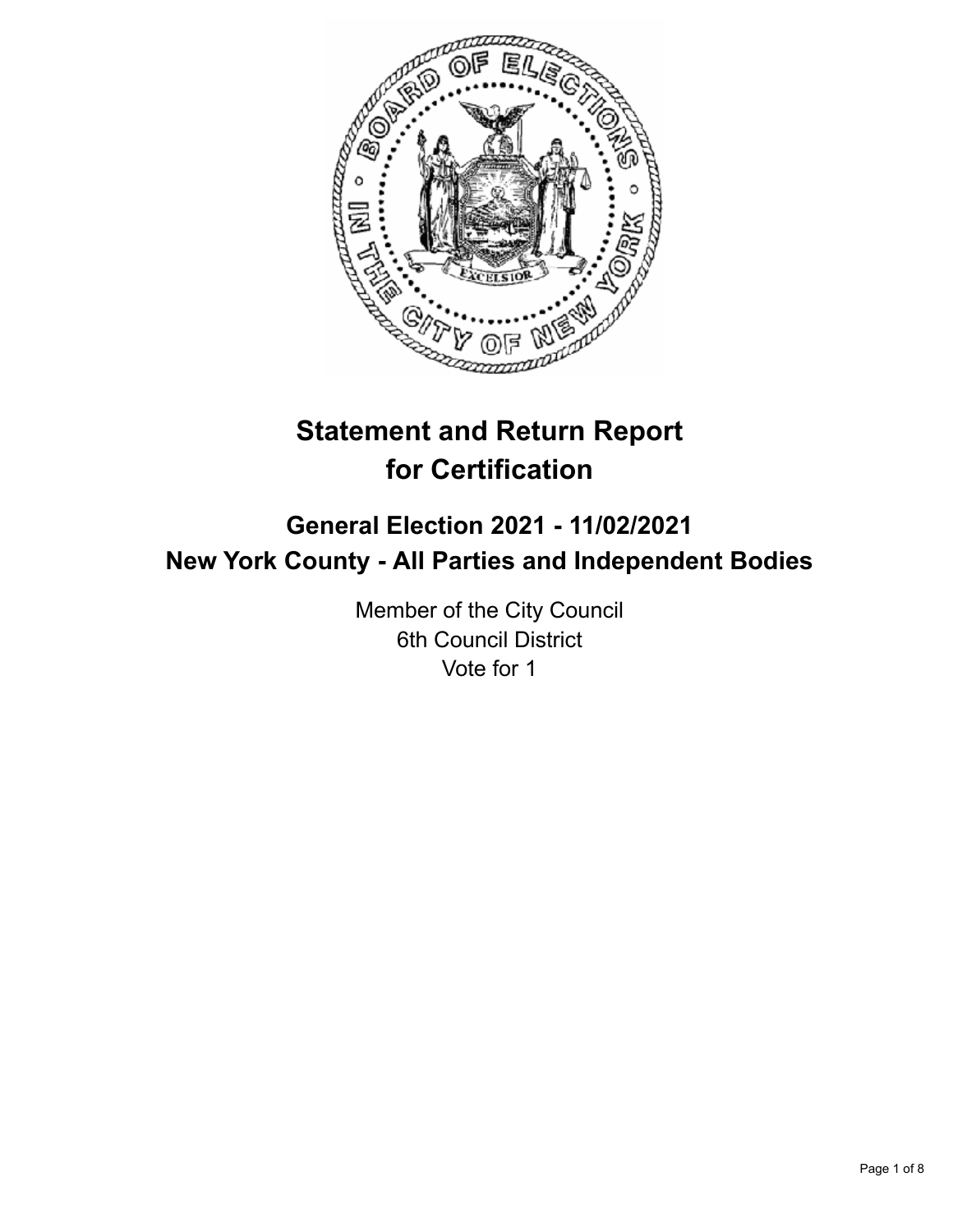

| PUBLIC COUNTER                                           | 22,018 |
|----------------------------------------------------------|--------|
| MANUALLY COUNTED EMERGENCY                               | 0      |
| <b>ABSENTEE / MILITARY</b>                               | 3,103  |
| <b>AFFIDAVIT</b>                                         | 190    |
| <b>Total Ballots</b>                                     | 25,311 |
| Less - Inapplicable Federal/Special Presidential Ballots | 0      |
| <b>Total Applicable Ballots</b>                          | 25,311 |
| GALE A. BREWER (DEMOCRATIC)                              | 20,745 |
| NANCY SLIWA (REPUBLICAN)                                 | 3,358  |
| AARON KOTTER (WRITE-IN)                                  | 1      |
| ADAM HERBST (WRITE-IN)                                   | 2      |
| ALTON H. MADDOX JR. (WRITE-IN)                           | 1      |
| ANDREW TILEN (WRITE-IN)                                  | 1      |
| ANDREW YANG (WRITE-IN)                                   | 1      |
| ASHER ZEMMEL (WRITE-IN)                                  | 1      |
| <b>BRENDAN CASEY (WRITE-IN)</b>                          | 1      |
| BRYANT PALMER (WRITE-IN)                                 | 1      |
| CATHERINE ROJAS (WRITE-IN)                               | 1      |
| CHARLES SCHLEUBER (WRITE-IN)                             | 1      |
| CHUCK ZUATKIN (WRITE-IN)                                 | 1      |
| DANNY ROSSI (WRITE-IN)                                   | 1      |
| DAVID SACK (WRITE-IN)                                    | 1      |
| DAVID SEATON (WRITE-IN)                                  | 1      |
| DEBORAH HERMAN (WRITE-IN)                                | 1      |
| EARL SCOTT (WRITE-IN)                                    | 1      |
| EDGARDO DIAZ (WRITE-IN)                                  | 2      |
| EILEEN SIMPSON (WRITE-IN)                                | 1      |
| HENRY HAGLUND (WRITE-IN)                                 | 1      |
| HENRY MCCURTIS (WRITE-IN)                                | 1      |
| JANICE RANGEL (WRITE-IN)                                 | 1      |
| JARED SOLDIVIERO (WRITE-IN)                              | 1      |
| JEFFREY OMARA (WRITE-IN)                                 | 2      |
| JEFFREY OMURA (WRITE-IN)                                 | 1      |
| JOEL M. BRODY (WRITE-IN)                                 | 1      |
| JOELLE FLOYD (WRITE-IN)                                  | 1      |
| JOLI GOLDEN (WRITE-IN)                                   | 1      |
| JOSEPH MCGUARVEL (WRITE-IN)                              | 1      |
| JOSH GOLDBLOTT (WRITE-IN)                                | 1      |
| JULIE MENIN (WRITE-IN)                                   | 1      |
| KADAR A. HARRIS (WRITE-IN)                               | 1      |
| KAREN BURNSTEIN (WRITE-IN)                               | 1      |
| KAREN HOGAN (WRITE-IN)                                   | 1      |
| KELCIE MILES (WRITE-IN)                                  | 1      |
| KIERA PEREZ (WRITE-IN)                                   | 1      |
| LARISSA MARIEL (WRITE-IN)                                | 1      |
| LINDA ROSENTHAL (WRITE-IN)                               | 1      |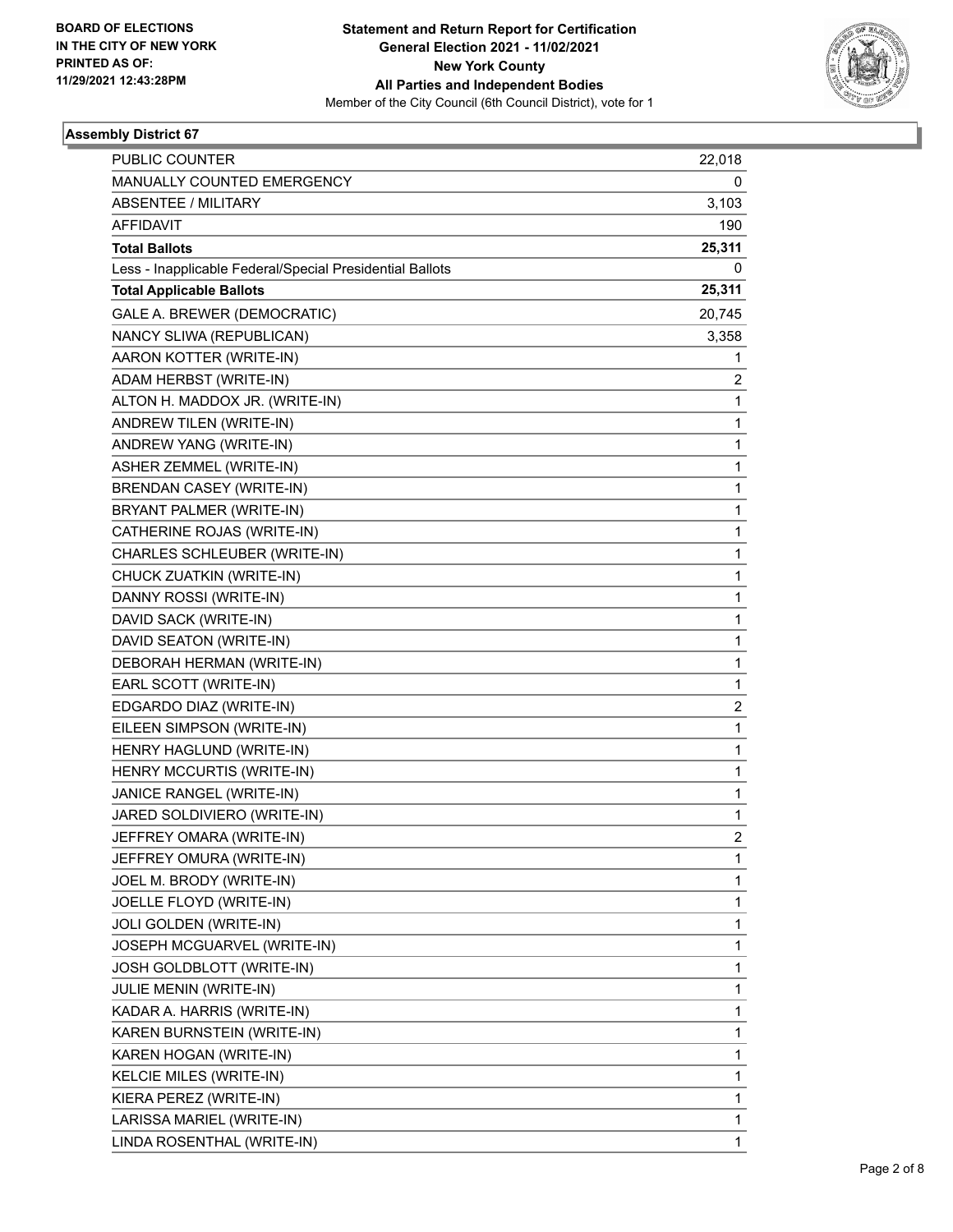

| MADIHA CHOKSI (WRITE-IN)           | $\mathbf{1}$     |
|------------------------------------|------------------|
| MARIA DANZILO (WRITE-IN)           | 15               |
| MARIA PANZILLA (WRITE-IN)          | 1                |
| MARK DILLER (WRITE-IN)             | $\overline{c}$   |
| MATTHEW FRIEDMAN (WRITE-IN)        | 1                |
| MICHAEL BLOOMBERG (WRITE-IN)       | 3                |
| MICHAEL STEWART (WRITE-IN)         | 1                |
| MOXIE COLONNA (WRITE-IN)           | 1                |
| NEAL FASOBERL (WRITE-IN)           | 1                |
| PAMELA DARC (WRITE-IN)             | $\mathbf 1$      |
| PHILIP J. FRY (WRITE-IN)           | 1                |
| RAYMOND MCGUIRE (WRITE-IN)         | 1                |
| RYAN KETINS (WRITE-IN)             | 1                |
| SARA LIND (WRITE-IN)               | 8                |
| SARAH LIND (WRITE-IN)              | 2                |
| SCOLT RADEMAKER (WRITE-IN)         | 1                |
| SCOTT STRINGER (WRITE-IN)          | $\overline{2}$   |
| SCOTT WEINBERG (WRITE-IN)          | 1                |
| SETH KAUFMAN (WRITE-IN)            | 1                |
| SETH ROSEN (WRITE-IN)              | 1                |
| SUE LIND (WRITE-IN)                | 1                |
| SUSAN WEAVER (WRITE-IN)            | $\boldsymbol{2}$ |
| THOMAS KENNIFF (WRITE-IN)          | $\mathbf{1}$     |
| UNATTRIBUTABLE WRITE-IN (WRITE-IN) | 33               |
| YEPIDAVETA KAYMIN (WRITE-IN)       | 1                |
| YONA ROSENBERG (WRITE-IN)          | 1                |
| ZACHARY BREZ (WRITE-IN)            | 1                |
| <b>Total Votes</b>                 | 24,229           |
| Unrecorded                         | 1,082            |
| hhr Diotriot CO                    |                  |

| <b>Total Votes</b>                                       | 0 |
|----------------------------------------------------------|---|
| NANCY SLIWA (REPUBLICAN)                                 | 0 |
| GALE A. BREWER (DEMOCRATIC)                              | O |
| <b>Total Applicable Ballots</b>                          | 0 |
| Less - Inapplicable Federal/Special Presidential Ballots | 0 |
| <b>Total Ballots</b>                                     | 0 |
| AFFIDAVIT                                                | 0 |
| ABSENTEE / MILITARY                                      | 0 |
| <b>MANUALLY COUNTED EMERGENCY</b>                        | 0 |
| <b>PUBLIC COUNTER</b>                                    | 0 |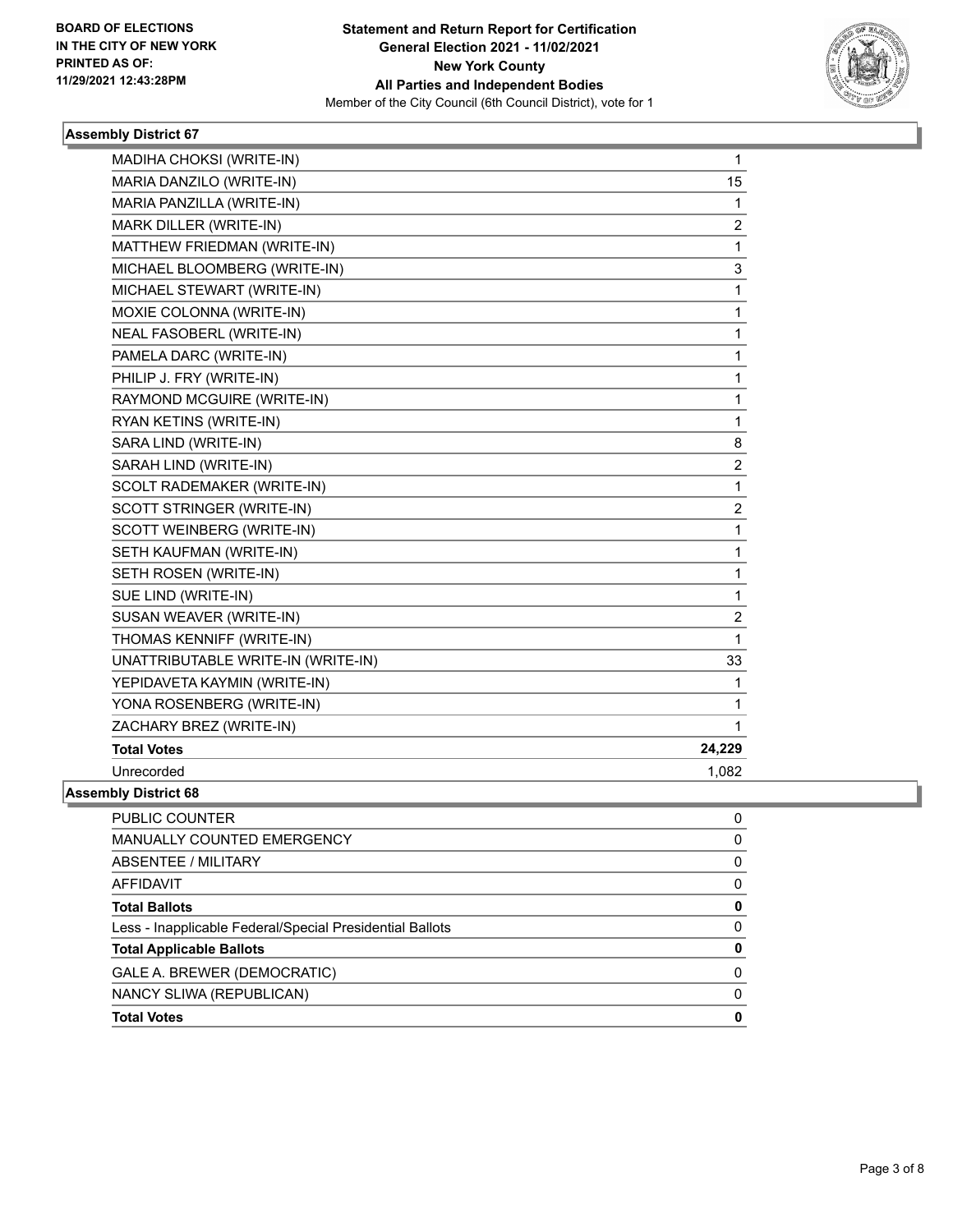

| PUBLIC COUNTER                                           | 13,552       |
|----------------------------------------------------------|--------------|
| <b>MANUALLY COUNTED EMERGENCY</b>                        | 3            |
| <b>ABSENTEE / MILITARY</b>                               | 2,543        |
| <b>AFFIDAVIT</b>                                         | 114          |
| <b>Total Ballots</b>                                     | 16,212       |
| Less - Inapplicable Federal/Special Presidential Ballots | 0            |
| <b>Total Applicable Ballots</b>                          | 16,212       |
| GALE A. BREWER (DEMOCRATIC)                              | 13,621       |
| NANCY SLIWA (REPUBLICAN)                                 | 1,545        |
| ANTHONY WEINER (WRITE-IN)                                | 1            |
| ARIEL SHERPEN (WRITE-IN)                                 | 1            |
| CAROLINE HARTING (WRITE-IN)                              | 1            |
| CHRISTOPHER TILLOTSON (WRITE-IN)                         | 2            |
| COLIN KAEPERNICK (WRITE-IN)                              | $\mathbf{1}$ |
| CORCORAN BYRNE (WRITE-IN)                                | 1            |
| DANI SCHWARTZ (WRITE-IN)                                 | 1            |
| DANIEL SCHNEIDER (WRITE-IN)                              | 1            |
| DANIELLA STEINBERG (WRITE-IN)                            | 2            |
| HERMAN HERNANDEZ (WRITE-IN)                              | 1            |
| JAKE PRICE (WRITE-IN)                                    | 1            |
| JAKE S. PRICE (WRITE-IN)                                 | 1            |
| JAMES PAUL (WRITE-IN)                                    | 1            |
| JEFFREY OMURA (WRITE-IN)                                 | 1            |
| JILL BISHITS (WRITE-IN)                                  | 1            |
| JIM ROSENTHAL (WRITE-IN)                                 | 1            |
| JOHN O'NEILL (WRITE-IN)                                  | 1            |
| JONATHAN SCHLUSSEL (WRITE-IN)                            | 1            |
| JOSH LEWIS (WRITE-IN)                                    | 1            |
| LEWIS C. TAISHOFF (WRITE-IN)                             | 1            |
| LISE MARTINA (WRITE-IN)                                  | 1            |
| MARIA DANZILO (WRITE-IN)                                 | 8            |
| MARIA GALATI (WRITE-IN)                                  | 1            |
| MARK SEAMAN (WRITE-IN)                                   | 1            |
| MARTIN HENNESSY (WRITE-IN)                               | 1            |
| MORCELO PEREZ (WRITE-IN)                                 | 1            |
| NICK DILORIO (WRITE-IN)                                  | 1            |
| PAUL APREDES (WRITE-IN)                                  | 1            |
| RONNE BRAITERMAN (WRITE-IN)                              | 1            |
| SALLY QUAN (WRITE-IN)                                    | 1            |
| SARA A. LIND (WRITE-IN)                                  | 1            |
| SARA LIND (WRITE-IN)                                     | 5            |
| SCOTT RACLEMAKER (WRITE-IN)                              | 1            |
| SCOTT RADEMAKER (WRITE-IN)                               | 1            |
| STAN INCE (WRITE-IN)                                     | 1            |
| STEVE DILENARDO (WRITE-IN)                               | 1            |
| THOMAS H. CURRY, ESQ. (WRITE-IN)                         | 1            |
|                                                          |              |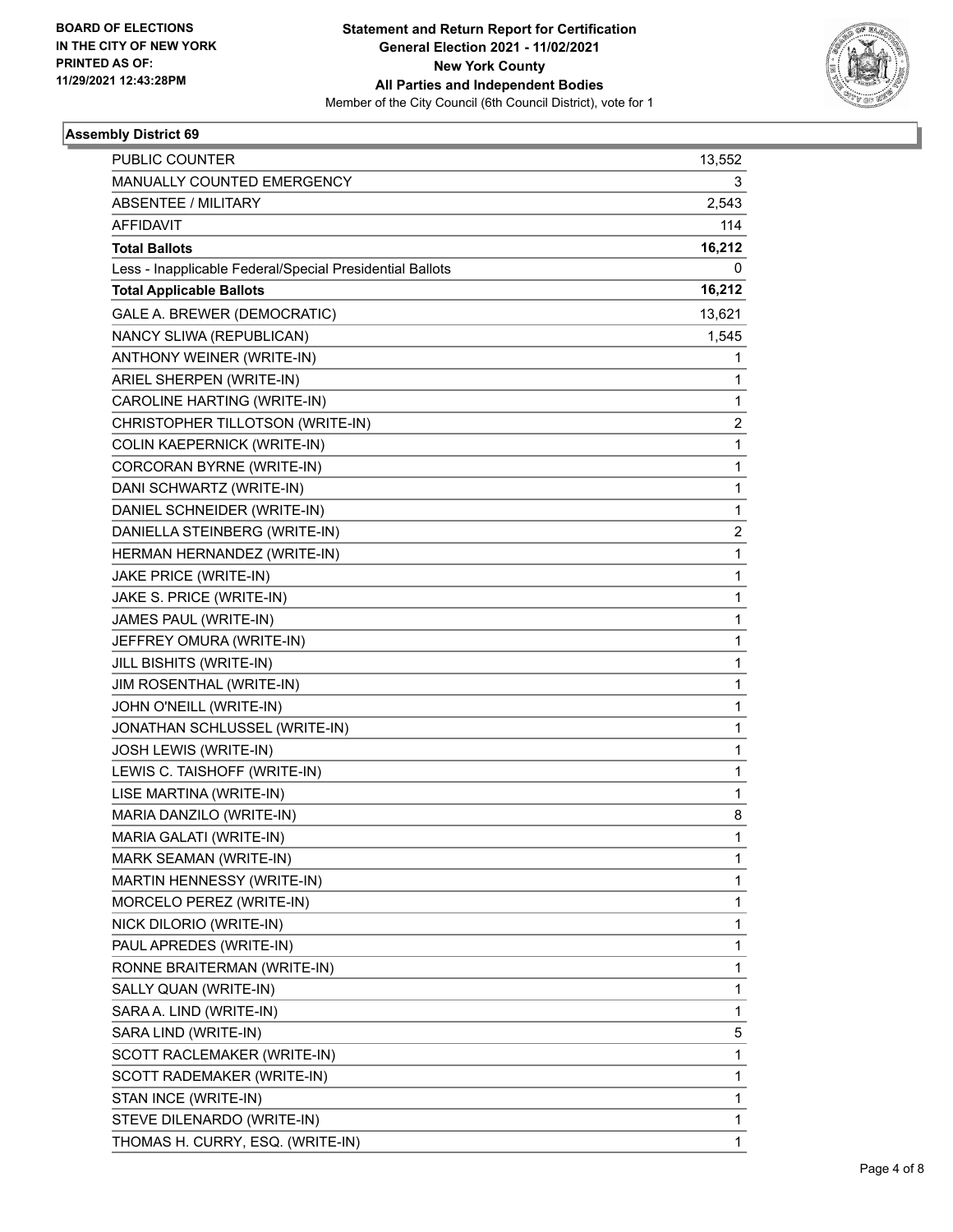

| UNATTRIBUTABLE WRITE-IN (WRITE-IN)                       | 11     |
|----------------------------------------------------------|--------|
| <b>Total Votes</b>                                       | 15,227 |
| Unrecorded                                               | 985    |
| <b>Assembly District 75</b>                              |        |
| <b>PUBLIC COUNTER</b>                                    | 1,486  |
| MANUALLY COUNTED EMERGENCY                               | 0      |
| ABSENTEE / MILITARY                                      | 288    |
| AFFIDAVIT                                                | 24     |
| <b>Total Ballots</b>                                     | 1,798  |
| Less - Inapplicable Federal/Special Presidential Ballots | 0      |
| <b>Total Applicable Ballots</b>                          | 1,798  |
| GALE A. BREWER (DEMOCRATIC)                              | 1,426  |
| NANCY SLIWA (REPUBLICAN)                                 | 291    |
| JOE QUIMBY (WRITE-IN)                                    | 1      |
| JOE SCHAEFER (WRITE-IN)                                  | 1      |
| SUSAN RUSSEL (WRITE-IN)                                  | 1      |
| THEO CHINO (WRITE-IN)                                    |        |
| <b>Total Votes</b>                                       | 1,721  |
| Unrecorded                                               | 77     |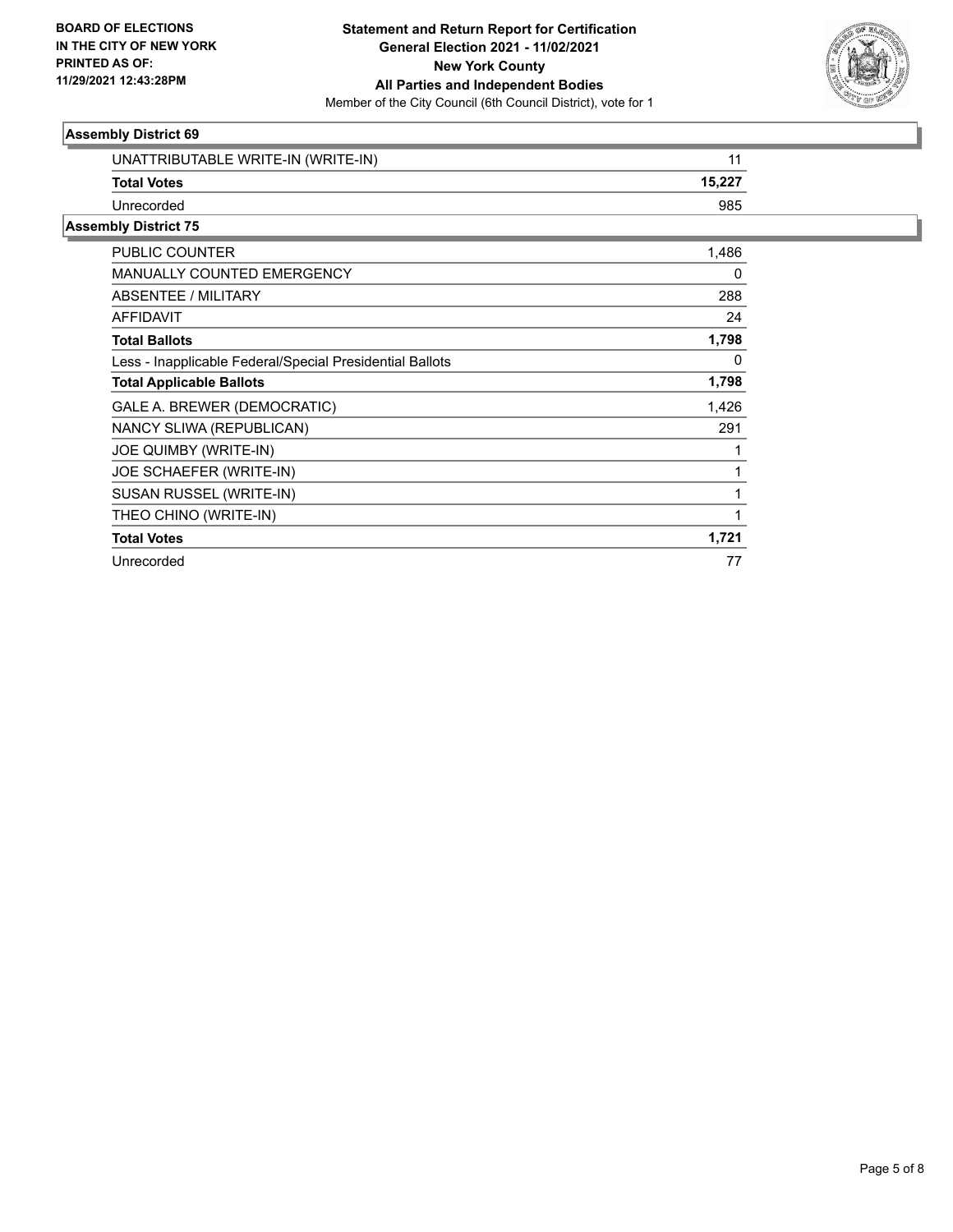

### **Total for Member of the City Council (6th Council District) - New York County**

| PUBLIC COUNTER                                           | 37,056         |
|----------------------------------------------------------|----------------|
| MANUALLY COUNTED EMERGENCY                               | 3              |
| <b>ABSENTEE / MILITARY</b>                               | 5,934          |
| <b>AFFIDAVIT</b>                                         | 328            |
| <b>Total Ballots</b>                                     | 43,321         |
| Less - Inapplicable Federal/Special Presidential Ballots | 0              |
| <b>Total Applicable Ballots</b>                          | 43,321         |
| GALE A. BREWER (DEMOCRATIC)                              | 35,792         |
| NANCY SLIWA (REPUBLICAN)                                 | 5,194          |
| AARON KOTTER (WRITE-IN)                                  | 1              |
| ADAM HERBST (WRITE-IN)                                   | 2              |
| ALTON H. MADDOX JR. (WRITE-IN)                           | $\mathbf{1}$   |
| ANDREW TILEN (WRITE-IN)                                  | $\mathbf 1$    |
| ANDREW YANG (WRITE-IN)                                   | 1              |
| ANTHONY WEINER (WRITE-IN)                                | $\mathbf 1$    |
| ARIEL SHERPEN (WRITE-IN)                                 | 1              |
| ASHER ZEMMEL (WRITE-IN)                                  | 1              |
| <b>BRENDAN CASEY (WRITE-IN)</b>                          | $\mathbf{1}$   |
| BRYANT PALMER (WRITE-IN)                                 | $\mathbf 1$    |
| CAROLINE HARTING (WRITE-IN)                              | 1              |
| CATHERINE ROJAS (WRITE-IN)                               | $\mathbf 1$    |
| CHARLES SCHLEUBER (WRITE-IN)                             | 1              |
| CHRISTOPHER TILLOTSON (WRITE-IN)                         | 2              |
| CHUCK ZUATKIN (WRITE-IN)                                 | $\mathbf{1}$   |
| COLIN KAEPERNICK (WRITE-IN)                              | $\mathbf{1}$   |
| CORCORAN BYRNE (WRITE-IN)                                | 1              |
| DANI SCHWARTZ (WRITE-IN)                                 | $\mathbf{1}$   |
| DANIEL SCHNEIDER (WRITE-IN)                              | 1              |
| DANIELLA STEINBERG (WRITE-IN)                            | 2              |
| DANNY ROSSI (WRITE-IN)                                   | $\mathbf{1}$   |
| DAVID SACK (WRITE-IN)                                    | $\mathbf{1}$   |
| DAVID SEATON (WRITE-IN)                                  | 1              |
| DEBORAH HERMAN (WRITE-IN)                                | 1              |
| EARL SCOTT (WRITE-IN)                                    | 1              |
| EDGARDO DIAZ (WRITE-IN)                                  | 2              |
| EILEEN SIMPSON (WRITE-IN)                                | 1              |
| HENRY HAGLUND (WRITE-IN)                                 | 1              |
| HENRY MCCURTIS (WRITE-IN)                                | 1              |
| HERMAN HERNANDEZ (WRITE-IN)                              | $\mathbf{1}$   |
| JAKE PRICE (WRITE-IN)                                    | 1              |
| JAKE S. PRICE (WRITE-IN)                                 | 1              |
| JAMES PAUL (WRITE-IN)                                    | $\mathbf 1$    |
| JANICE RANGEL (WRITE-IN)                                 | 1              |
| JARED SOLDIVIERO (WRITE-IN)                              | 1              |
| JEFFREY OMARA (WRITE-IN)                                 | 2              |
| JEFFREY OMURA (WRITE-IN)                                 | $\overline{2}$ |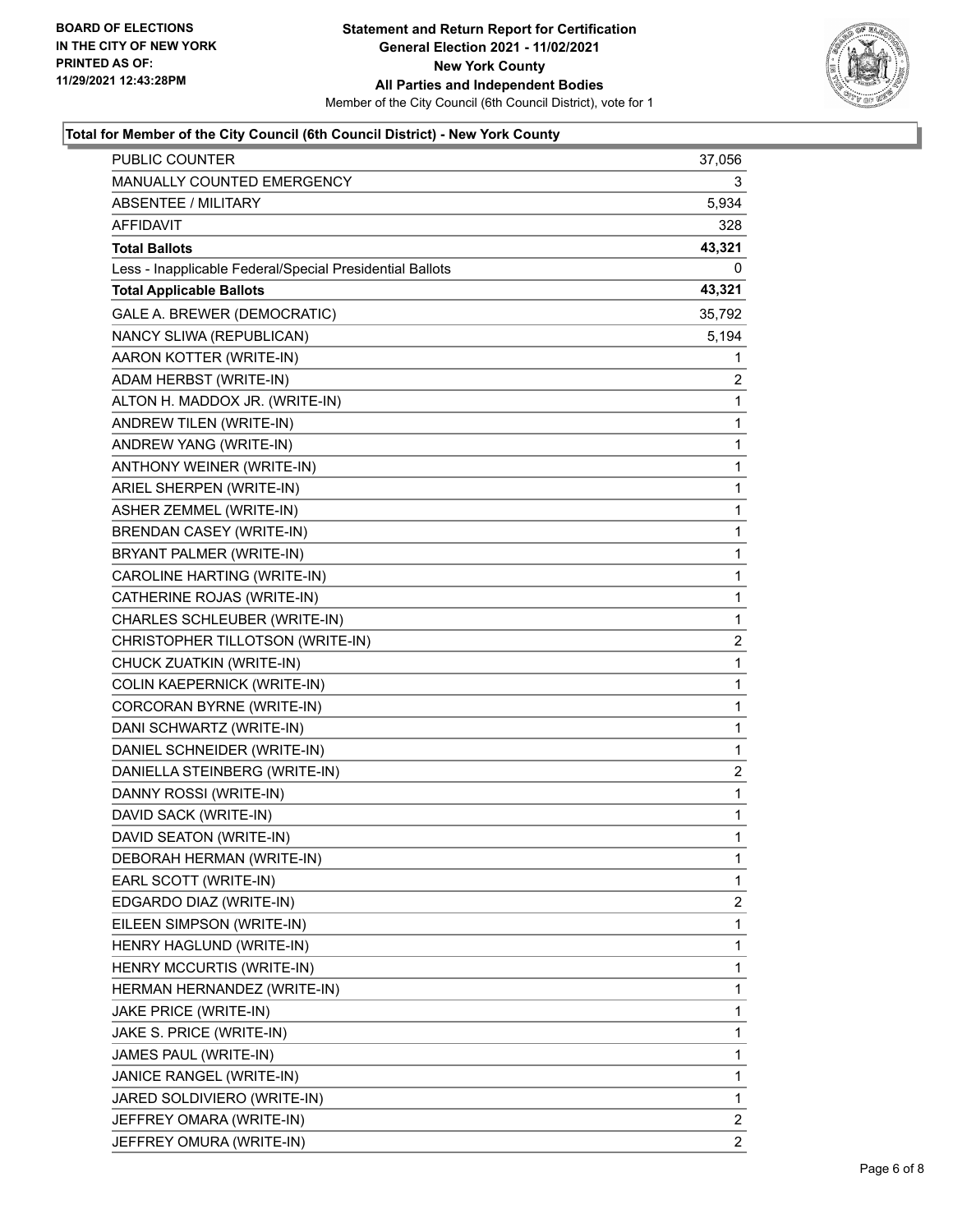

### **Total for Member of the City Council (6th Council District) - New York County**

|                               | 1              |
|-------------------------------|----------------|
| JIM ROSENTHAL (WRITE-IN)      | 1              |
| JOE QUIMBY (WRITE-IN)         | 1              |
| JOE SCHAEFER (WRITE-IN)       | 1              |
| JOEL M. BRODY (WRITE-IN)      | $\mathbf{1}$   |
| JOELLE FLOYD (WRITE-IN)       | 1              |
| JOHN O'NEILL (WRITE-IN)       | 1              |
| JOLI GOLDEN (WRITE-IN)        | $\mathbf{1}$   |
| JONATHAN SCHLUSSEL (WRITE-IN) | 1              |
| JOSEPH MCGUARVEL (WRITE-IN)   | 1              |
| JOSH GOLDBLOTT (WRITE-IN)     | 1              |
| JOSH LEWIS (WRITE-IN)         | 1              |
| JULIE MENIN (WRITE-IN)        | 1              |
| KADAR A. HARRIS (WRITE-IN)    | $\mathbf{1}$   |
| KAREN BURNSTEIN (WRITE-IN)    | 1              |
| KAREN HOGAN (WRITE-IN)        | 1              |
| KELCIE MILES (WRITE-IN)       | 1              |
| KIERA PEREZ (WRITE-IN)        | 1              |
| LARISSA MARIEL (WRITE-IN)     | 1              |
| LEWIS C. TAISHOFF (WRITE-IN)  | $\mathbf{1}$   |
| LINDA ROSENTHAL (WRITE-IN)    | 1              |
| LISE MARTINA (WRITE-IN)       | 1              |
| MADIHA CHOKSI (WRITE-IN)      | 1              |
| MARIA DANZILO (WRITE-IN)      | 23             |
|                               |                |
| MARIA GALATI (WRITE-IN)       | 1              |
| MARIA PANZILLA (WRITE-IN)     | 1              |
| MARK DILLER (WRITE-IN)        | $\overline{2}$ |
| MARK SEAMAN (WRITE-IN)        | 1              |
| MARTIN HENNESSY (WRITE-IN)    | 1              |
| MATTHEW FRIEDMAN (WRITE-IN)   | 1              |
| MICHAEL BLOOMBERG (WRITE-IN)  | 3              |
| MICHAEL STEWART (WRITE-IN)    | 1              |
| MORCELO PEREZ (WRITE-IN)      | 1              |
| MOXIE COLONNA (WRITE-IN)      | 1              |
| NEAL FASOBERL (WRITE-IN)      | 1              |
| NICK DILORIO (WRITE-IN)       | 1              |
| PAMELA DARC (WRITE-IN)        | 1              |
| PAUL APREDES (WRITE-IN)       | 1              |
| PHILIP J. FRY (WRITE-IN)      | 1              |
| RAYMOND MCGUIRE (WRITE-IN)    | 1              |
| RONNE BRAITERMAN (WRITE-IN)   | 1              |
| RYAN KETINS (WRITE-IN)        | 1              |
| SALLY QUAN (WRITE-IN)         | 1              |
| SARA A. LIND (WRITE-IN)       | 1              |
| SARA LIND (WRITE-IN)          | 13             |